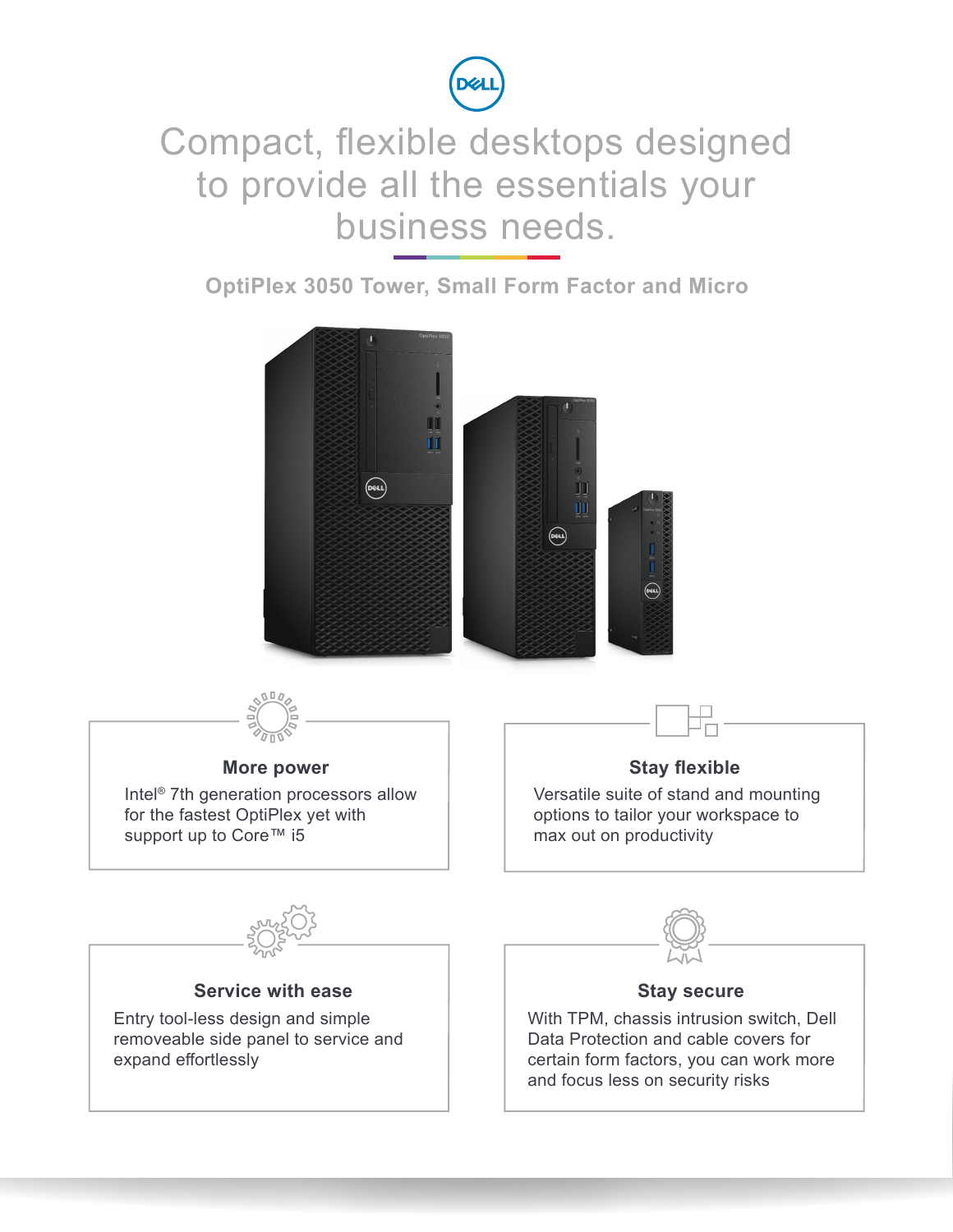# Features & Technical Specifications

| <b>Feature</b>                                    | 3050 Tower/Small Form Factor/Micro Technical Specifications                                                                                                                                                                                                                                                                                                                                                                                                                                                                                                                                                                         |                                                     |                                                                                                                                                                                                                                                                                                                                   |  |  |
|---------------------------------------------------|-------------------------------------------------------------------------------------------------------------------------------------------------------------------------------------------------------------------------------------------------------------------------------------------------------------------------------------------------------------------------------------------------------------------------------------------------------------------------------------------------------------------------------------------------------------------------------------------------------------------------------------|-----------------------------------------------------|-----------------------------------------------------------------------------------------------------------------------------------------------------------------------------------------------------------------------------------------------------------------------------------------------------------------------------------|--|--|
| Processor <sup>1</sup>                            | Intel ® 7th generation Celeron, Pentium and Core™ i3 Dual Core, Core™ i5 Quad Core<br>(up to 65W Tower/Small Form Factor, 35W Micro); supports Win 10/Linux<br>Intel ® 6th generation Celeron, Pentium and Core™ i3 Dual Core, Core™ i5 Quad Core<br>(up to 65W Tower/Small Form Factor, 35W Micro); supports Win 7/8.1/10/Linux                                                                                                                                                                                                                                                                                                    |                                                     |                                                                                                                                                                                                                                                                                                                                   |  |  |
| <b>Chipset</b>                                    | Intel <sup>®</sup> B250 Chipset                                                                                                                                                                                                                                                                                                                                                                                                                                                                                                                                                                                                     |                                                     |                                                                                                                                                                                                                                                                                                                                   |  |  |
| <b>Operating System<sup>1</sup></b>               | Microsoft® Windows 7 Pro (32/64-bit) with Windows 10 Pro License<br>(requires Intel <sup>®</sup> 6th generation processors)<br>Microsoft <sup>®</sup> Windows 7 Embedded (OEM only)<br>Microsoft <sup>®</sup> Windows 10 Home (64-bit)<br>Microsoft <sup>®</sup> Windows 10 Pro (64-bit)<br>Microsoft <sup>®</sup> Windows 10 Embedded (OEM only)<br>Ubuntu <sup>®</sup> 16.04 LTS (64-bit)<br>Neokylin <sup>®</sup> v6.0 (China only)                                                                                                                                                                                              |                                                     |                                                                                                                                                                                                                                                                                                                                   |  |  |
| <b>Graphics Options<sup>2</sup></b>               | Integrated Intel® HD Graphics 610/630 (with Intel® 7th generation processors)<br>Integrated Intel® HD Graphics 510/530 (with Intel® 6th generation processors)<br>Supports optional discrete graphics Tower/Small Form Factor: 1GB/2GB AMD Radeon™ R5 430,<br>4GB AMD Radeon™ R7 450                                                                                                                                                                                                                                                                                                                                                |                                                     |                                                                                                                                                                                                                                                                                                                                   |  |  |
| Memory <sup>2,3</sup>                             | 2 DIMM slots (2 SODIMM slots for Micro); Non-ECC dual-channel 2400MHz DDR4 SDRAM.<br>(Memory performance on Intel® 6th generation processors will be at 2133MHz). Max memory 32GB                                                                                                                                                                                                                                                                                                                                                                                                                                                   |                                                     |                                                                                                                                                                                                                                                                                                                                   |  |  |
| <b>Networking</b>                                 | Integrated Realtek® RTL8111H Ethernet LAN 10/100/1000<br>Optional wireless: Intel® 8265 802.11ac+ Bluetooth 4.213 card;<br>Intel $\textdegree$ 3165 802.11ac+ Bluetooth 4.2 <sup>14</sup> card                                                                                                                                                                                                                                                                                                                                                                                                                                      |                                                     |                                                                                                                                                                                                                                                                                                                                   |  |  |
| <b>I/O Ports</b>                                  | Tower/Small Form Factor: 8 External USB: 4 x USB 3.1 Gen 1 (2 front/2 rear) and 4 x USB 2.0<br>(2 front/2 rear); 2 Internal USB 2.0; 1 RJ-45; 1 Display Port 1.2; 1 HDMI 1.4; 1 UAJ, 1 Line-out; 1 VGA<br>(optional); Serial+PS/2 (optional)                                                                                                                                                                                                                                                                                                                                                                                        |                                                     |                                                                                                                                                                                                                                                                                                                                   |  |  |
|                                                   | <b>Micro:</b> 6 External USB: $4 \times$ USB 3.1 Gen 1 (2 front/2 rear) and 2 x USB 2.0 (2 rear); 1 RJ-45;<br>1 HDMI 1.4; 1 Display Port 1.2; 1 UAJ (front); 1 Line-out (front); additional DisplayPort 1.2 (optional);<br>1 VGA (optional); Serial+PS2 (optional); Serial (optional)                                                                                                                                                                                                                                                                                                                                               |                                                     |                                                                                                                                                                                                                                                                                                                                   |  |  |
| <b>Security Options</b>                           | Trusted Platform Module <sup>6</sup> TPM 1.2 or 2.0, Dell Data Protection  Encryption, Microsoft Windows<br>Bitlocker, Local HDD data wipe via BIOS ("Secure Erase"), Encryption - SED HDD (Opal FIPS),<br>Chassis lock slot support, Lockable Port Cover, Chassis Intrusion Switch, D-Pedigree (Secure Supply<br>Chain Functionality), Setup/BIOS Password, Optional Smart Card keyboards, Intel® Trusted Execution<br>Technology, Intel® Identity Protection Technology, Dell Secure Works, firmware support for optional Absolute<br>Data & Device Security (formerly Computrace) <sup>7</sup> , Intel Software Guard eXtensions |                                                     |                                                                                                                                                                                                                                                                                                                                   |  |  |
| <b>Storage<sup>4</sup> Options</b><br>(internal)  | Hard disk drives: up to 2 TB; solid<br>state drives: up to 512 GB.<br>Dual storage support<br>Supports Hybrid, Opal SED FIPS,<br>M.2 PCIe Solid State Drive<br>Intel <sup>®</sup> Optane <sup>™</sup> Memory Ready                                                                                                                                                                                                                                                                                                                                                                                                                  | Environmental, Ergonomic,<br>& Regulatory Standards | Environmental Standards (eco-<br>labels): ENERGY STAR 6.1<br>qualified, EPEAT Registered <sup>9</sup> ,<br>TCO Certified, CEL, WEEE,<br>Japan Energy Law, South Korea<br>E-standby, South Korea Eco-label,<br>EU RoHS, China RoHS <sup>14</sup> . Please<br>see your local representative or<br>www.dell.com for specific details |  |  |
| <b>Removable Media Options</b>                    | Supports optional optical disc drives Configuration Services<br>and media card reader (Tower/<br>Small Form Factor only)                                                                                                                                                                                                                                                                                                                                                                                                                                                                                                            |                                                     | Factory Image load. BIOS<br>Customization. Hardware<br>Customization, asset tagging<br>and reporting                                                                                                                                                                                                                              |  |  |
| <b>Systems Management</b><br>Options <sup>8</sup> | Dell Client Command Suite for in-<br>band systems management                                                                                                                                                                                                                                                                                                                                                                                                                                                                                                                                                                        | <b>Warranty</b>                                     | Limited Hardware Warranty <sup>10</sup> ;<br><b>Standard Next Business Day</b><br>On Site Service after Remote<br>Diagnosis <sup>11</sup> ; Optional Dell<br>ProSupport offers premium                                                                                                                                            |  |  |

support from expert technicians and 24x7 availability**12**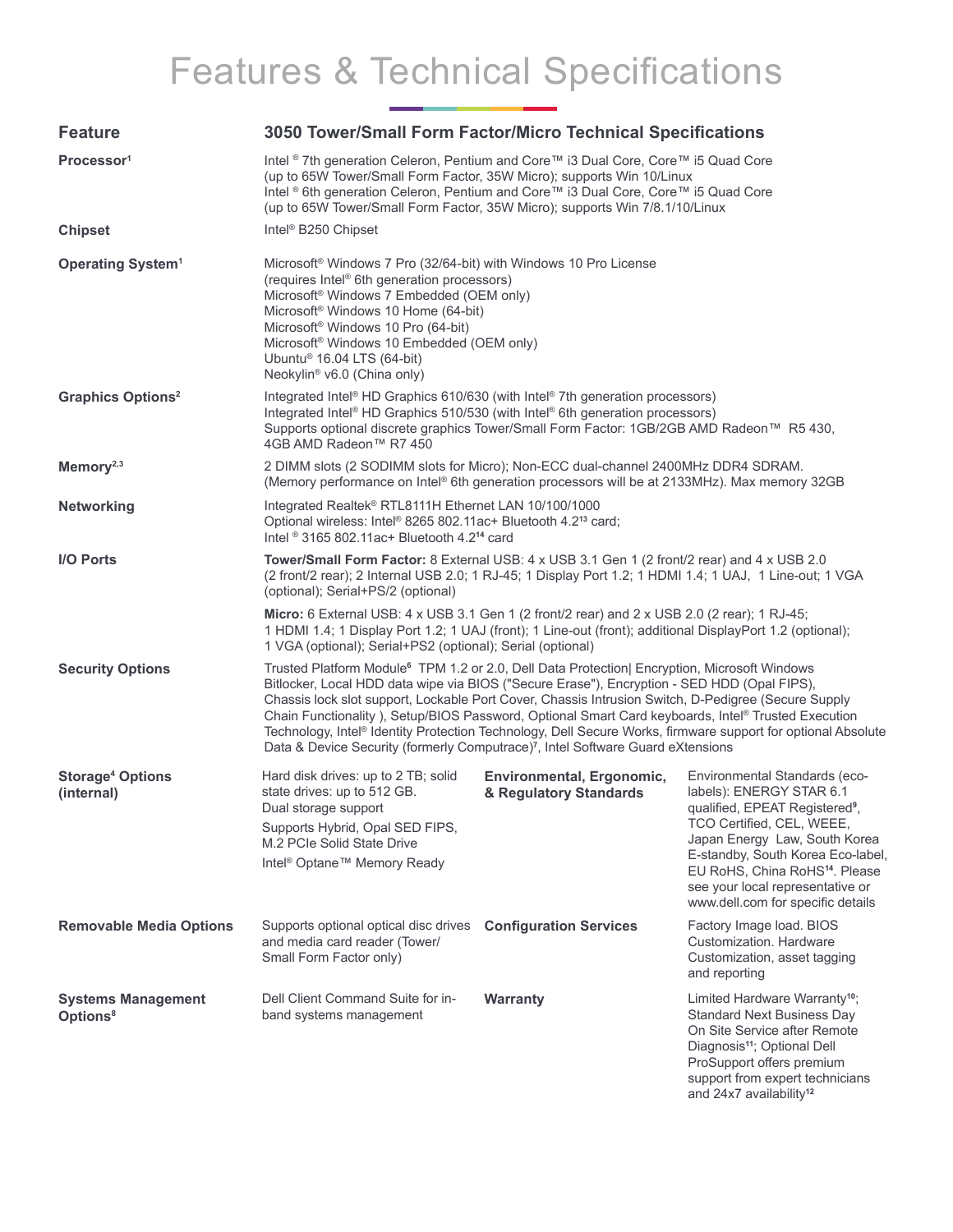| Chassis |                                                         | <b>Tower</b>                                                                                                                                                                                                                                                     | <b>Small Form Factor</b>                                                                                                                                                                                                                                         | <b>Micro</b>                                                                                  |
|---------|---------------------------------------------------------|------------------------------------------------------------------------------------------------------------------------------------------------------------------------------------------------------------------------------------------------------------------|------------------------------------------------------------------------------------------------------------------------------------------------------------------------------------------------------------------------------------------------------------------|-----------------------------------------------------------------------------------------------|
|         | <b>Dimensions</b><br>$(H \times W \times D)(inches/cm)$ | $13.8 \times 6.1 \times 10.8$ /<br>$35 \times 15.4 \times 27.4$                                                                                                                                                                                                  | $11.4 \times 3.7 \times 11.5$<br>29 x 9.7 x 29.2                                                                                                                                                                                                                 | $7.2 \times 1.4 \times 7.0$<br>$18.2 \times 3.6 \times 17.8$                                  |
|         | Min. Weight (lbs/kg)                                    | 17.49 / 7.93                                                                                                                                                                                                                                                     | 11.42 / 5.14                                                                                                                                                                                                                                                     | 2.6/1.18                                                                                      |
|         | <b>Number of Bays</b>                                   | 1 internal 3.5" HDD<br>2 internal 2.5"<br>HDD/SSD<br>1 external slim ODD                                                                                                                                                                                         | $1 \times 3.5$ " HDD or<br>2.5" HDD/SDD<br>1 external slim ODD                                                                                                                                                                                                   | 1 internal 2.5" bay                                                                           |
|         | <b>Expansion Slots</b>                                  | 1 full height PCIe x16<br>3 full height PCIe x1<br>1 M.2 (22x80mm /<br>22x42mm)                                                                                                                                                                                  | 1 half height PCIe x16<br>1 half height PCIe x1<br>1 M.2 (22x80mm /<br>22x42mm)                                                                                                                                                                                  | 1 M.2 (22x30mm)<br>1 M.2 (22x80mm /<br>22x42mm)                                               |
|         | Power Supply <sup>1,5</sup><br>Unit (PSU)               | Standard 240W PSU<br><b>Active PFC</b><br>240W typical 85%<br>Efficient PSU (80 PLUS<br><b>Bronze) ENERGY STAR</b><br>compliant,<br><b>Active PFC</b><br>240W typical 92%<br>Efficient PSU (80 PLUS<br>Platinum); ENERGY<br>STAR compliant,<br><b>Active PFC</b> | Standard 180W PSU<br><b>Active PFC</b><br>180W typical 85%<br>Efficient PSU (80 PLUS<br><b>Bronze) ENERGY STAR</b><br>compliant,<br><b>Active PFC</b><br>180W typical 92%<br>Efficient PSU (80 PLUS<br>Platinum); ENERGY<br>STAR compliant,<br><b>Active PFC</b> | 65W external adapter<br>with 87% minimum<br>average efficiency for<br>use with 35W processors |

# Essential Accessories

### **OptiPlex 3050 Tower, Small Form Factor and Micro**



Dell OptiPlex Small Form Factor All-in-One Stand



Dell OptiPlex Micro All-in-One Stand



Dell OptiPlex Micro DVD+/-RW Drive Enclosure



Dell OptiPlex Micro VESA Mount

Dell OptiPlex Micro All in One Mount for E-Series Displays



Dell Pro Stereo Headset UC350



Dell OptiPlex Tower or Small Form Factor Cable Cover



Dell Wireless Keyboard and Mouse KM636



Dell 24 Monitor P2417H (dual set up)